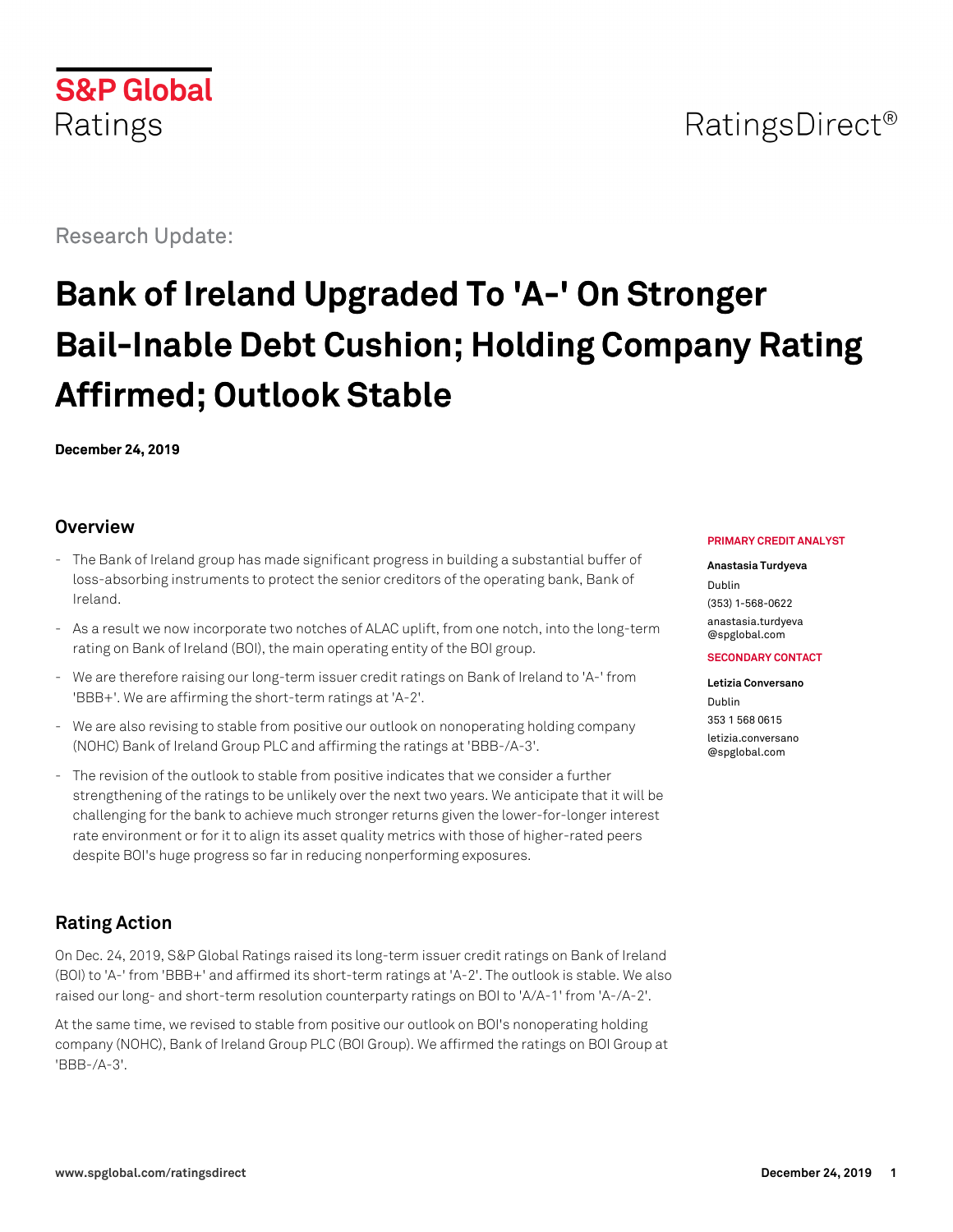#### **Rationale**

The upgrade of Bank of Ireland, the main operating company of BOI Group, reflects our recognition of enlarged additional loss-absorbing capacity (ALAC) after taking into account issuance of a total of €1.55 billion of bail-inable instruments over the second half of 2019. As a result, we believe our ALAC ratio has improved to 8.4% at year-end 2019 from 5.5% at year-end 2018.

Management has plans for further issuances in 2020 in order to meet its 27.09% MREL (minimum requirement for own funds and eligible liabilities) by the January 2021 deadline. We incorporate this plan into our forecast and envisage this metric will improve further, remaining at around 10%, sufficiently above our 8% threshold to qualify for two notches of uplift in the ratings on the main operating bank.

We do not incorporate notches for ALAC support in our ratings on Bank of Ireland Group PLC, the group's NOHC, as the build-up of bail-in buffers only benefits the creditors of the operating entity. As a result, the ratings on NOHC remain one notch below the 'bbb' group stand-alone credit profile (SACP).

The outlook revision to stable on BOI Group reflects our expectation that the group's creditworthiness will no longer improve such that we would revise upward the 'bbb' group SACP. We no longer expect this to improve over the next 12-24 months given the difficulties we consider that the bank will face in delivering its profitability targets. In our view, it will be challenging to achieve targeted 10% return on equity in a lower-for-longer interest rate environment, and with a still-high cost base. Moreover, the profitability targets were partly based on strong growth plans, targeting a 20% loan book increase by 2021, that are also lagging behind, with only 1.4% growth over the first half of 2019. Loan book growth is reliant upon a step-up in customer loan demand in Ireland. BOI Group's strong focus upon improvements to systems, the customer experience, and efficiency, sensibly addresses some of the key requirements for any bank as the banking industry adjusts to rapidly changing customer preferences. However, the changes the group is undergoing will take time to deliver better results.

Although adequately diversified by business and geography, we note that approximately three-quarters of the group's revenues are interest-sensitive, and the proportion of more resilient fees and commissions is lower than what we typically see at other national champions. This poses a risk to the group's future earnings.

BOI has a solid capital base (with a common equity Tier 1 ratio of 14.9% at mid-2019) that will improve only moderately in the next several years, in our view, given earnings are under intensifying pressure. As of end-2018, BOI's risk-adjusted capital (RAC) ratio stood at 11.2%, and we project BOI's RAC ratio to improve modestly to 12.0%-12.7% through end-2021. We base our projection on the following key assumptions: slight net interest margin decline from 2.16% as of mid-2019; some improvements in fee and commission income and lower operating expenses, with a cost-to-income ratio of about 65% by 2021 compared with 71% at mid-2019 by our measures; gradual ramping up of dividends towards the bank's target of 50% payout ratio; and credit costs coming to a new normal of around 20 bps-25 bps.

BOI Group was the first among domestic players to reduce its nonperforming exposure (NPE) ratio to below its target of 5% and we expect to see further improvements in the years ahead. However, the favorable macroeconomic environment in Ireland and investor appetite also helped domestic peers to work out their legacy problematic exposures, reducing the differences among them, so we do not consider BOI Group's metrics to be superior. Compared to international peers, BOI Group's asset quality remains weaker and we still doubt that its metrics will approach international standards over the next year or two.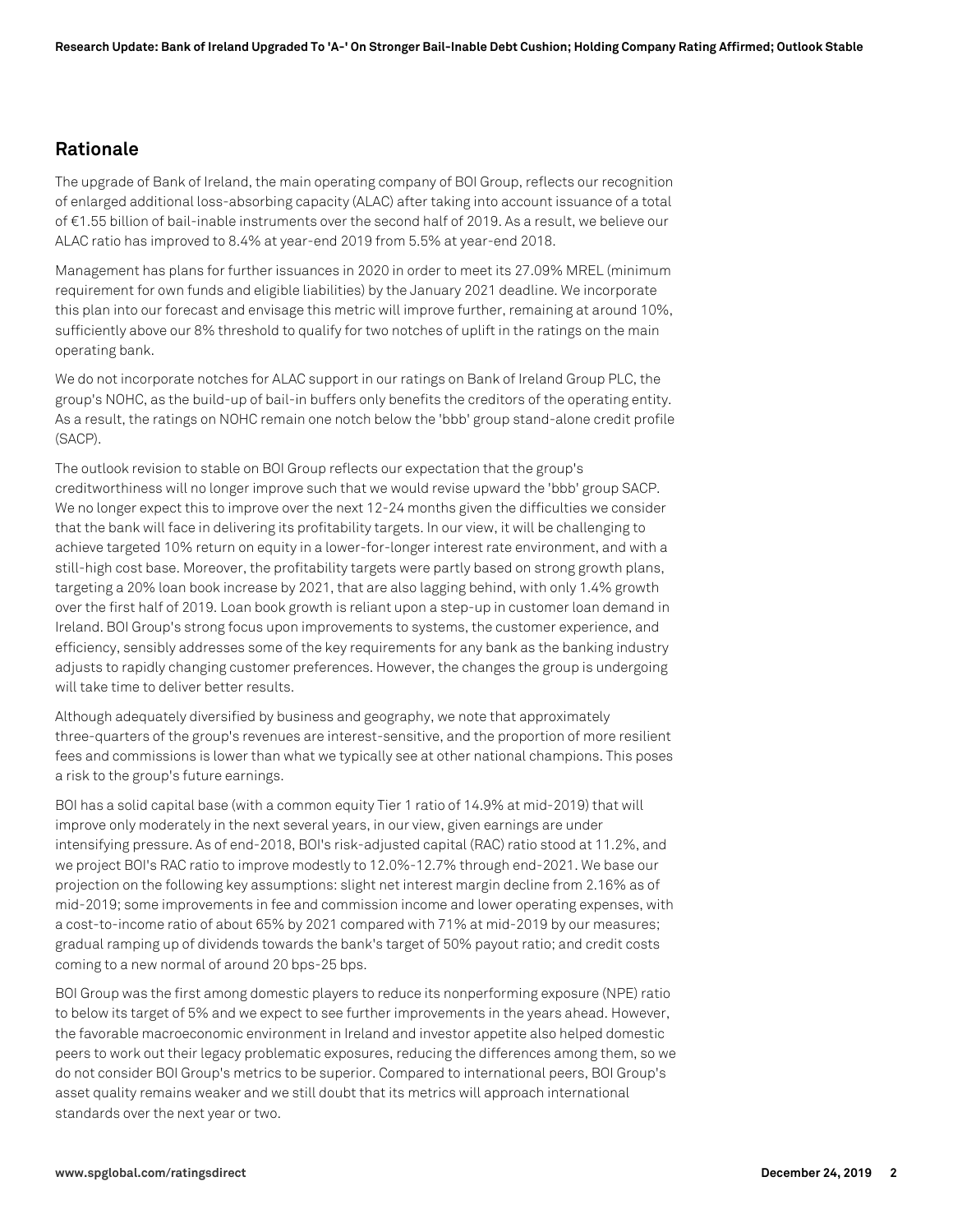#### **Outlook**

#### **Bank of Ireland Group PLC**

The stable outlook reflects our expectation that Bank of Ireland Group PLC will continue to proactively reduce its nonperforming loans (NPLs) and maintain its domestic market position over the two-year outlook horizon. We believe the bank will likely miss its profitability and growth targets. We rather expect return on equity to stand at around 6%.

We are unlikely to raise the ratings over the next 12 months, but we could consider doing so if BOI Group improves its returns from both its domestic and international operations, while maintaining its risk appetite. Less likely, we could also raise the ratings if BOI reduces NPLs to align with higher rated peers, while maintaining its current capital strength. If we revised the group's SACP upward, we would raise the ratings on the NOHC and the group's hybrid debt.

We are unlikely to lower the ratings at this time, but we could consider doing so if BOI Group adopted a more aggressive capital policy than we assume, or asset quality weaknesses reappeared if an adverse economic scenario emerges in the U.K., which would then likely hinder growth in the Irish economy.

#### **Bank of Ireland**

The stable outlook on Bank of Ireland, the main operating bank, mirrors that on BOI Group. It also incorporates our belief that BOI will be able to maintain a buffer of bail-inable instruments comfortably above 8.0% of projected S&P Global Ratings risk-weighted assets (RWAs) over the next 24 months.

We could lower the ratings on BOI if the ALAC buffer protecting senior creditors does not remain above 8.0% of S&P Global Ratings' RWAs over the outlook horizon. This could happen, for example, because of a more aggressive capital policy than we currently expect.

We could lower or raise the ratings if we revised the group SACP downward or upward.

# **Ratings Score Snapshot**

#### **Bank of Ireland Group Ratings Score Snapshot**

| Group SACP               | bbb              |
|--------------------------|------------------|
| Anchor                   | bbb              |
| <b>Business Position</b> | Adequate (0)     |
| Capital and Earnings     | $Strong(+1)$     |
| <b>Risk Position</b>     | Moderate (-1)    |
| Funding                  | Average          |
| and Liquidity            | and Adequate (0) |
| Support                  | $+2$             |
| <b>ALAC Support</b>      | $+2$             |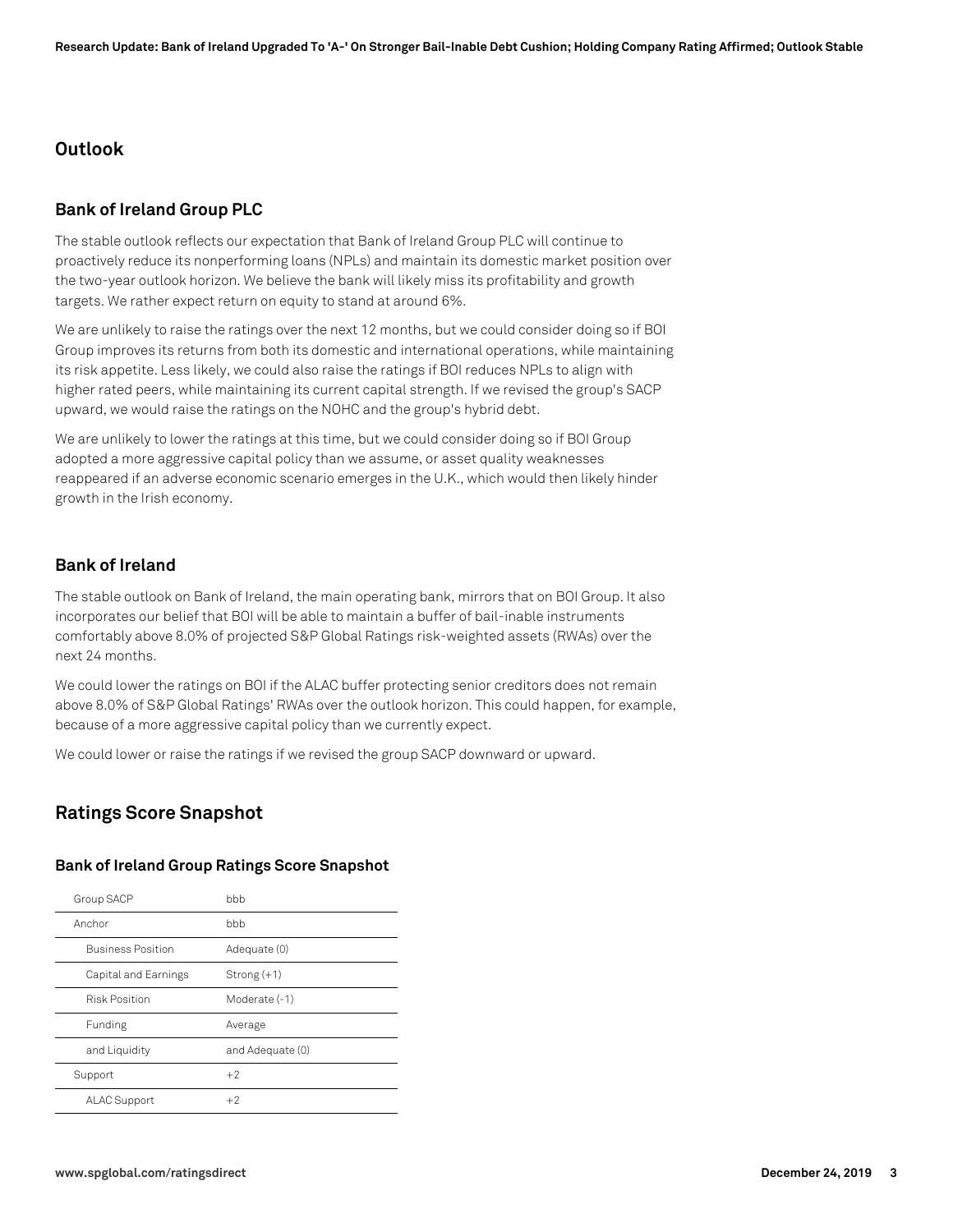# **Bank of Ireland Group Ratings Score Snapshot (cont.)**

| <b>GRE Support</b>        |  |
|---------------------------|--|
| Group Support             |  |
| Sovereign Support         |  |
| <b>Additional Factors</b> |  |

Group SACP--The group stand-alone credit profile of the Bank of Ireland group.

# **Related Criteria**

- General Criteria: Hybrid Capital: Methodology And Assumptions, July 1, 2019
- General Criteria: Group Rating Methodology, July 1, 2019
- Criteria | Financial Institutions | General: Methodology For Assigning Financial Institution Resolution Counterparty Ratings, April 19, 2018
- Criteria | Financial Institutions | General: Risk-Adjusted Capital Framework Methodology, July 20, 2017
- General Criteria: Methodology For Linking Long-Term And Short-Term Ratings, April 7, 2017
- Criteria | Financial Institutions | Banks: Bank Rating Methodology And Assumptions: Additional Loss-Absorbing Capacity, April 27, 2015
- Criteria | Financial Institutions | Banks: Quantitative Metrics For Rating Banks Globally: Methodology And Assumptions, July 17, 2013
- Criteria | Financial Institutions | Banks: Banking Industry Country Risk Assessment Methodology And Assumptions, Nov. 9, 2011
- Criteria | Financial Institutions | Banks: Banks: Rating Methodology And Assumptions, Nov. 9, 2011
- General Criteria: Use Of CreditWatch And Outlooks, Sept. 14, 2009

#### **Related Research**

- Bank of Ireland Group PLC, Aug. 30, 2019
- Bank of Ireland Upgraded To 'BBB+' On Growing ALAC Buffer; Holding Company Ratings Affirmed; Outlook Remains Positive, Oct. 3, 2018

# **Ratings List**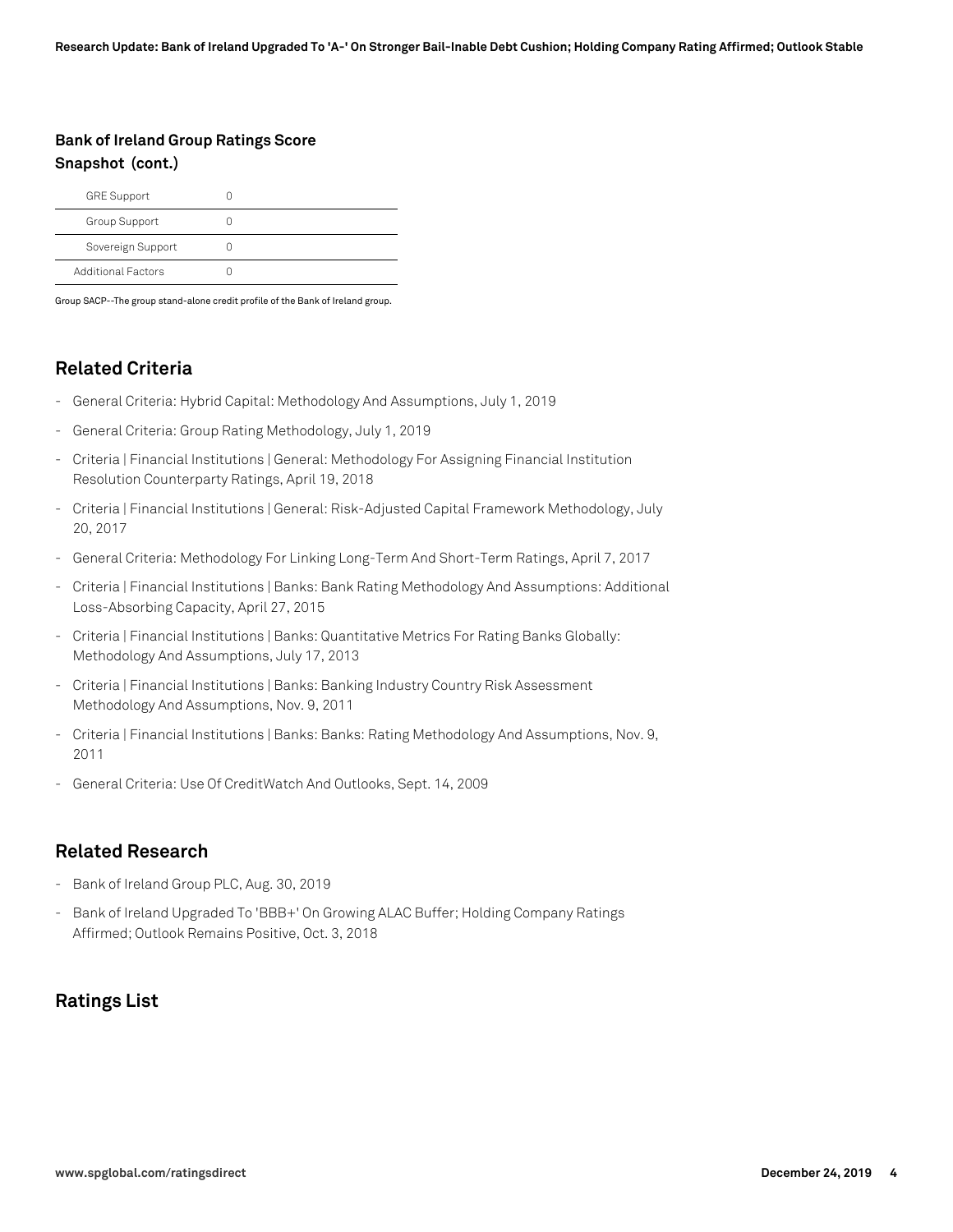| <b>Upgraded; Outlook Action; Ratings Affirmed</b> |               |                                   |
|---------------------------------------------------|---------------|-----------------------------------|
|                                                   | To            | From                              |
| <b>Bank of Ireland</b>                            |               |                                   |
| <b>Issuer Credit Rating</b>                       | A-/Stable/A-2 | BBB+/Positive/A-2                 |
| <b>Ratings Affirmed; Outlook Action</b>           |               |                                   |
|                                                   | To            | From                              |
| <b>Bank of Ireland Group PLC</b>                  |               |                                   |
| <b>Issuer Credit Rating</b>                       |               | BBB-/Stable/A-3 BBB-/Positive/A-3 |
| Upgraded                                          |               |                                   |
|                                                   | To            | From                              |
| <b>Bank of Ireland</b>                            |               |                                   |
| <b>Resolution Counterparty Rating</b>             | $A/--/A-1$    | $A-/--/A-2$                       |
| Certificate Of Deposit                            |               |                                   |
| Foreign Currency                                  | $A -$         | BBB+                              |
| <b>Bank of Ireland</b>                            |               |                                   |
| Senior Unsecured                                  | $A -$         | BBB+                              |
| <b>Ratings Affirmed</b>                           |               |                                   |
| <b>Bank of Ireland Group PLC</b>                  |               |                                   |
| Senior Unsecured                                  | BBB-          |                                   |
| Subordinated                                      | <b>BB</b>     |                                   |
| <b>Bank of Ireland</b>                            |               |                                   |
| Subordinated                                      | BB+           |                                   |
| Junior Subordinated                               | BB-           |                                   |
| Preference Stock                                  | BB-           |                                   |
| Commercial Paper                                  | $A-2$         |                                   |

Certain terms used in this report, particularly certain adjectives used to express our view on rating relevant factors, have specific meanings ascribed to them in our criteria, and should therefore be read in conjunction with such criteria. Please see Ratings Criteria at www.standardandpoors.com for further information. A description of each of S&P Global Ratings' rating categories is contained in "S&P Global Ratings Definitions" at https://www.standardandpoors.com/en\_US/web/guest/article/-/view/sourceId/504352 Complete ratings information is available to subscribers of RatingsDirect at www.capitaliq.com. All ratings affected by this rating action can be found on S&P Global Ratings' public website at www.standardandpoors.com. Use the Ratings search box located in the left column. Alternatively, call one of the following S&P Global Ratings numbers: Client Support Europe (44) 20-7176-7176; London Press Office (44) 20-7176-3605; Paris (33) 1-4420-6708; Frankfurt (49) 69-33-999-225; Stockholm (46) 8-440-5914; or Moscow 7 (495) 783-4009.